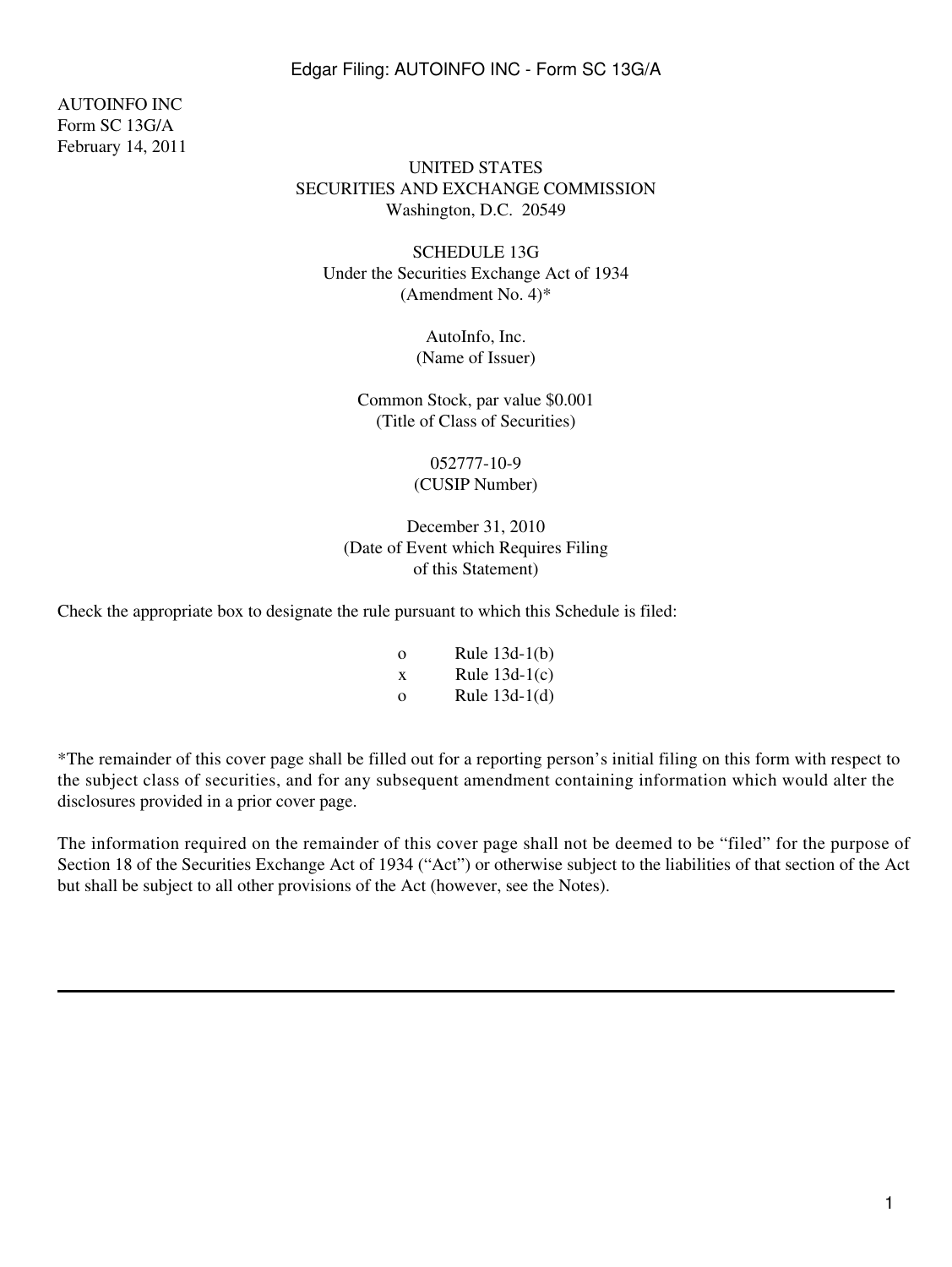- 1 Names of Reporting Persons I.R.S. Identification Nos. of above persons (entities only)
	- Kinderhook Partners, LP
- 2 Check the Appropriate Box if a Member of a Group (See Instructions)
	- (a) o
		- (b) x
- 3 SEC Use Only
- 4 Citizenship or Place of Organization

# Delaware 5 Sole Voting Power 0 Number of 6 6 Shared Voting Power Shares Beneficially 6,278,312 Owned by 7 Sole Dispositive Power Each Reporting Person With 0<br>8<br>8<br>9 8 Shared Dispositive Power

## 6,278,312 9 Aggregate Amount Beneficially Owned by Each Reporting Person

- 10 Check if the Aggregate Amount in Row (9) Excludes Certain Shares (See Instructions)
	- o
- 11 Percent of Class Represented by Amount in Row (9)
	- 18.7%
- 12 Type of Reporting Person (See Instructions)
	- PN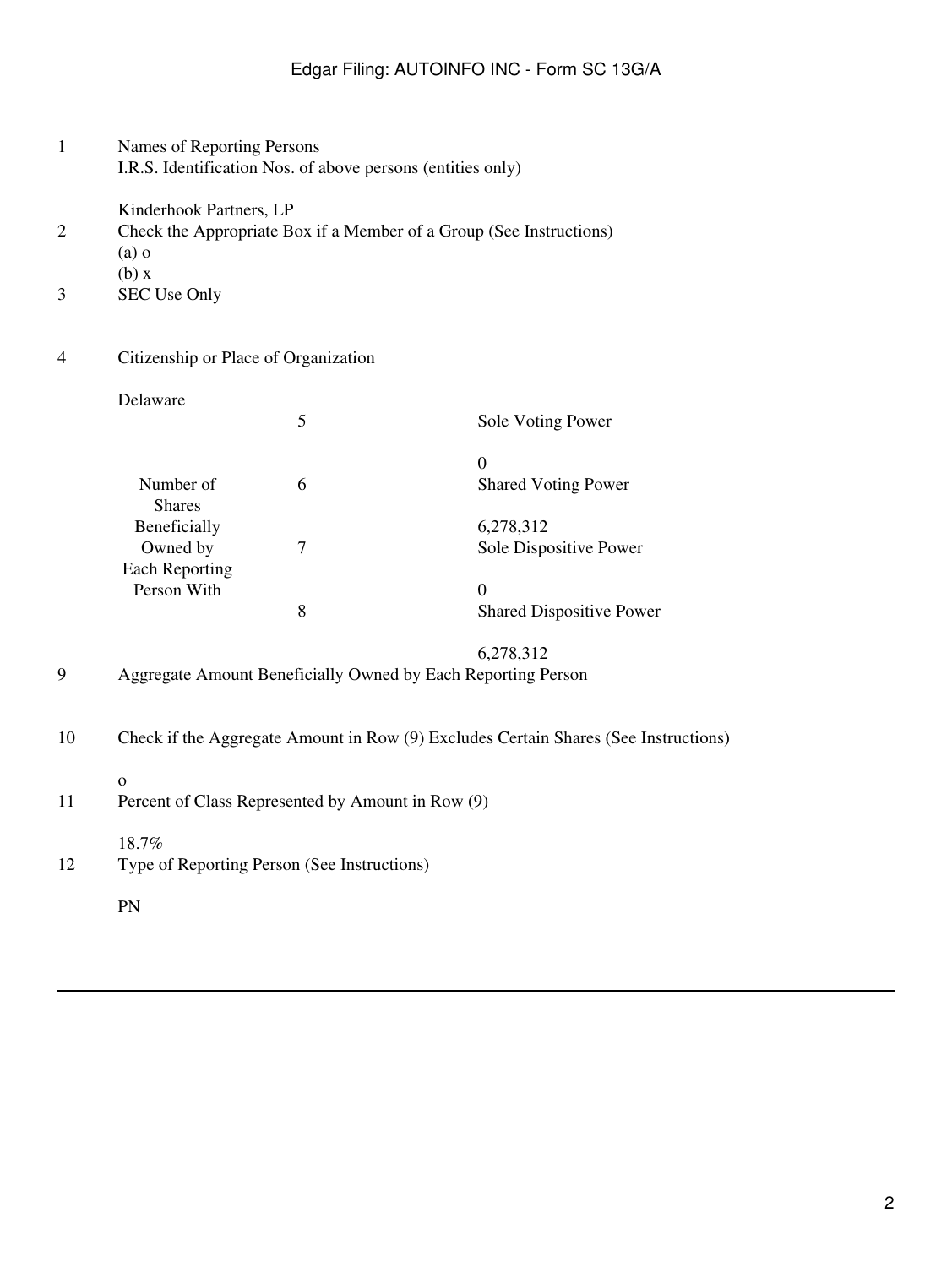- 1 Names of Reporting Persons I.R.S. Identification Nos. of above persons (entities only)
	- Kinderhook GP, LLC
- 2 Check the Appropriate Box if a Member of a Group (See Instructions)
	- (a) o
		- (b) x
- 3 SEC Use Only
- 4 Citizenship or Place of Organization

# Delaware 5 Sole Voting Power  $\theta$ Number of 6 6 Shared Voting Power Shares Beneficially 6,278,312 Owned by 7 Sole Dispositive Power Each Reporting Person With 0<br>8<br>8 8 Shared Dispositive Power

# 6,278,312

- 9 Aggregate Amount Beneficially Owned by Each Reporting Person
	- 6,278,312
- 10 Check if the Aggregate Amount in Row (9) Excludes Certain Shares (See Instructions)
	- o
- 11 Percent of Class Represented by Amount in Row (9)
	- 18.7%
- 12 Type of Reporting Person (See Instructions)
	- OO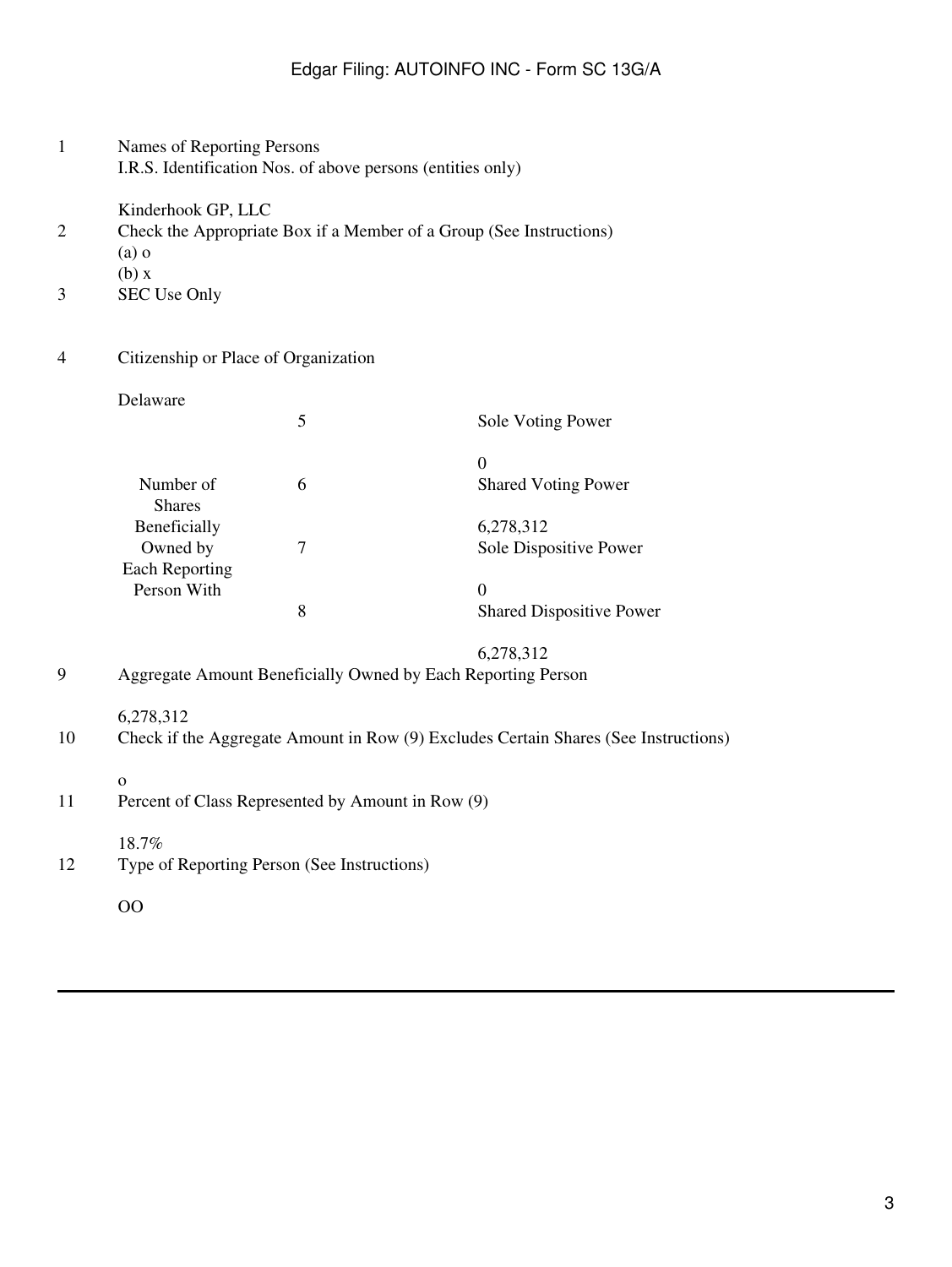| $\overline{2}$<br>3 | Stephen J. Clearman<br>(a)<br>(b) x<br>SEC Use Only                                              | Check the Appropriate Box if a Member of a Group (See Instructions) |                                                   |  |  |
|---------------------|--------------------------------------------------------------------------------------------------|---------------------------------------------------------------------|---------------------------------------------------|--|--|
| 4                   | Citizenship or Place of Organization                                                             |                                                                     |                                                   |  |  |
|                     | United States of America                                                                         |                                                                     |                                                   |  |  |
|                     |                                                                                                  | 5                                                                   | Sole Voting Power                                 |  |  |
|                     | Number of                                                                                        | 6                                                                   | $\mathbf{0}$<br><b>Shared Voting Power</b>        |  |  |
|                     | <b>Shares</b><br>Beneficially<br>Owned by                                                        | $\tau$                                                              | 6,278,312<br>Sole Dispositive Power               |  |  |
|                     | <b>Each Reporting</b><br>Person With                                                             | 8                                                                   | $\overline{0}$<br><b>Shared Dispositive Power</b> |  |  |
| 9                   |                                                                                                  | Aggregate Amount Beneficially Owned by Each Reporting Person        | 6,278,312                                         |  |  |
| 10                  | 6,278,312<br>Check if the Aggregate Amount in Row (9) Excludes Certain Shares (See Instructions) |                                                                     |                                                   |  |  |
| 11                  | $\Omega$<br>Percent of Class Represented by Amount in Row (9)                                    |                                                                     |                                                   |  |  |
| 12                  | 18.7%<br>Type of Reporting Person (See Instructions)                                             |                                                                     |                                                   |  |  |
|                     | IN                                                                                               |                                                                     |                                                   |  |  |

1 Names of Reporting Persons

I.R.S. Identification Nos. of above persons (entities only)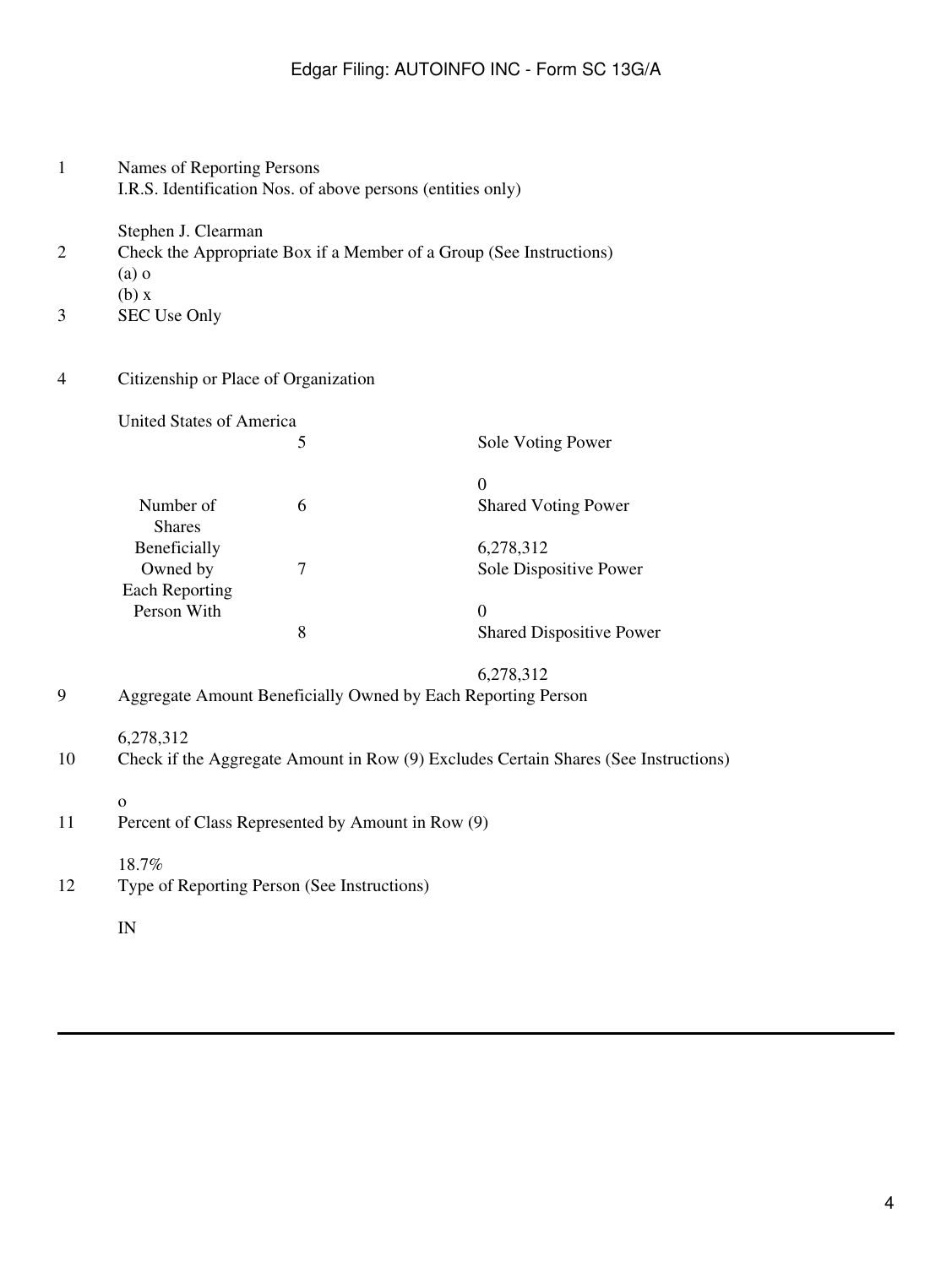|                     | I.R.S. Identification Nos. of above persons (entities only)                                      |                                                                     |                                 |  |  |
|---------------------|--------------------------------------------------------------------------------------------------|---------------------------------------------------------------------|---------------------------------|--|--|
| $\overline{2}$<br>3 | <b>Tushar Shah</b><br>$(a)$ o<br>(b) x<br><b>SEC Use Only</b>                                    | Check the Appropriate Box if a Member of a Group (See Instructions) |                                 |  |  |
| 4                   | Citizenship or Place of Organization<br>United States of America                                 |                                                                     |                                 |  |  |
|                     |                                                                                                  |                                                                     |                                 |  |  |
|                     |                                                                                                  | 5                                                                   | Sole Voting Power               |  |  |
|                     |                                                                                                  |                                                                     | $\overline{0}$                  |  |  |
|                     | Number of<br><b>Shares</b>                                                                       | 6                                                                   | <b>Shared Voting Power</b>      |  |  |
|                     | Beneficially                                                                                     |                                                                     | 6,278,312                       |  |  |
|                     | Owned by                                                                                         | $\tau$                                                              | Sole Dispositive Power          |  |  |
|                     | <b>Each Reporting</b><br>Person With                                                             |                                                                     | $\overline{0}$                  |  |  |
|                     |                                                                                                  | 8                                                                   | <b>Shared Dispositive Power</b> |  |  |
|                     |                                                                                                  |                                                                     | 6,278,312                       |  |  |
| 9                   | Aggregate Amount Beneficially Owned by Each Reporting Person                                     |                                                                     |                                 |  |  |
| 10                  | 6,278,312<br>Check if the Aggregate Amount in Row (9) Excludes Certain Shares (See Instructions) |                                                                     |                                 |  |  |
| 11                  | $\mathbf{o}$<br>Percent of Class Represented by Amount in Row (9)                                |                                                                     |                                 |  |  |
| 12                  | 18.7%<br>Type of Reporting Person (See Instructions)                                             |                                                                     |                                 |  |  |
|                     | IN                                                                                               |                                                                     |                                 |  |  |

1 Names of Reporting Persons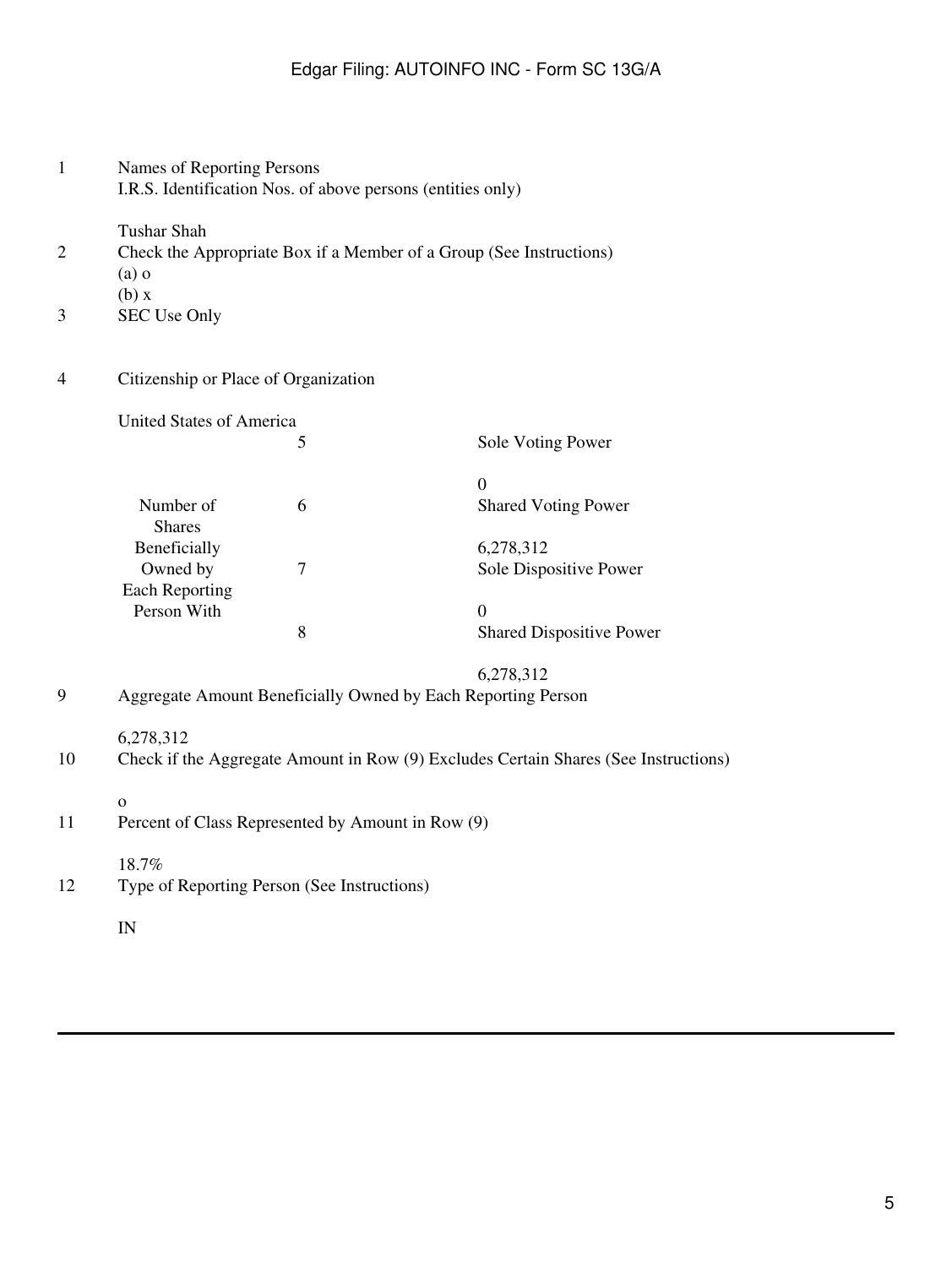Item 1(a) Name of Issuer:

AutoInfo, Inc., a Delaware corporation (the "Issuer").

1(b) Address of the Issuer's Principal Executive Offices:

6413 Congress Ave., Suite 260 Boca Raton, FL 33487

Item 2(a) Name of Person Filing:

Kinderhook Partners, LP Kinderhook GP, LLC Stephen J. Clearman Tushar Shah

2(b) Address of Principal Business Office, or, if None, Residence:

1 Executive Drive Suite 160 Fort Lee, NJ 07024

2(c) Citizenship:

Kinderhook Partners, LP – Delaware Kinderhook GP, LLC - Delaware Stephen J. Clearman - United States of America Tushar Shah - United States of America

2(d) Title of Class of Securities:

Common Stock, par value \$0.001

2(e) CUSIP Number:

052777-10-9

- Item 3. This statement is filed pursuant to Rule 13d-1(c).
- Item 4. Ownership:

Ownership as of December 31, 2010 is incorporated herein by reference from items  $(5) - (9)$  and  $(11)$  of the cover page of this Schedule 13G.

Item 5. Ownership of Five Percent or Less of a Class:

Not applicable.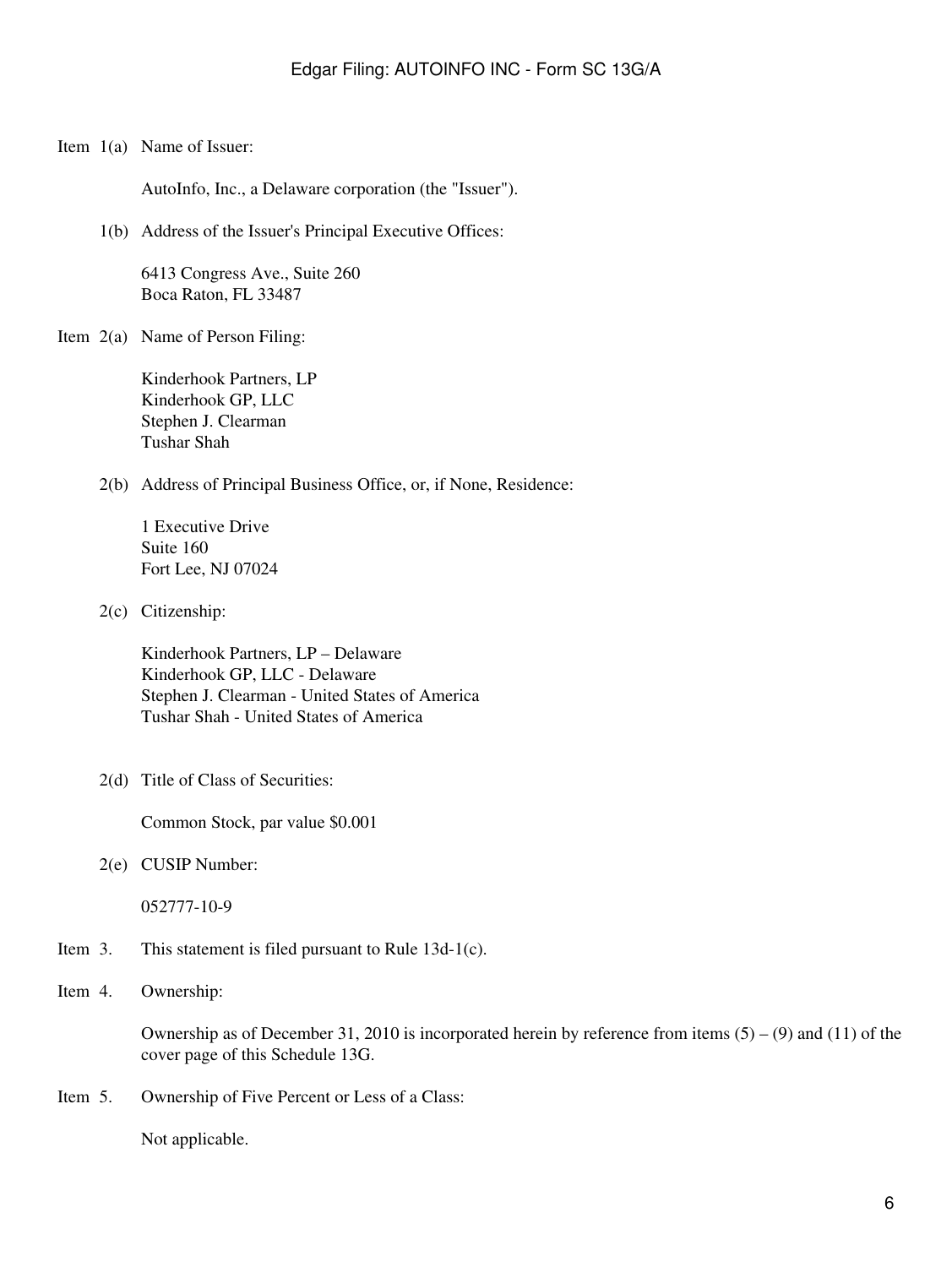Item 6. Ownership of More than Five Percent on Behalf of Another Person:

Not applicable.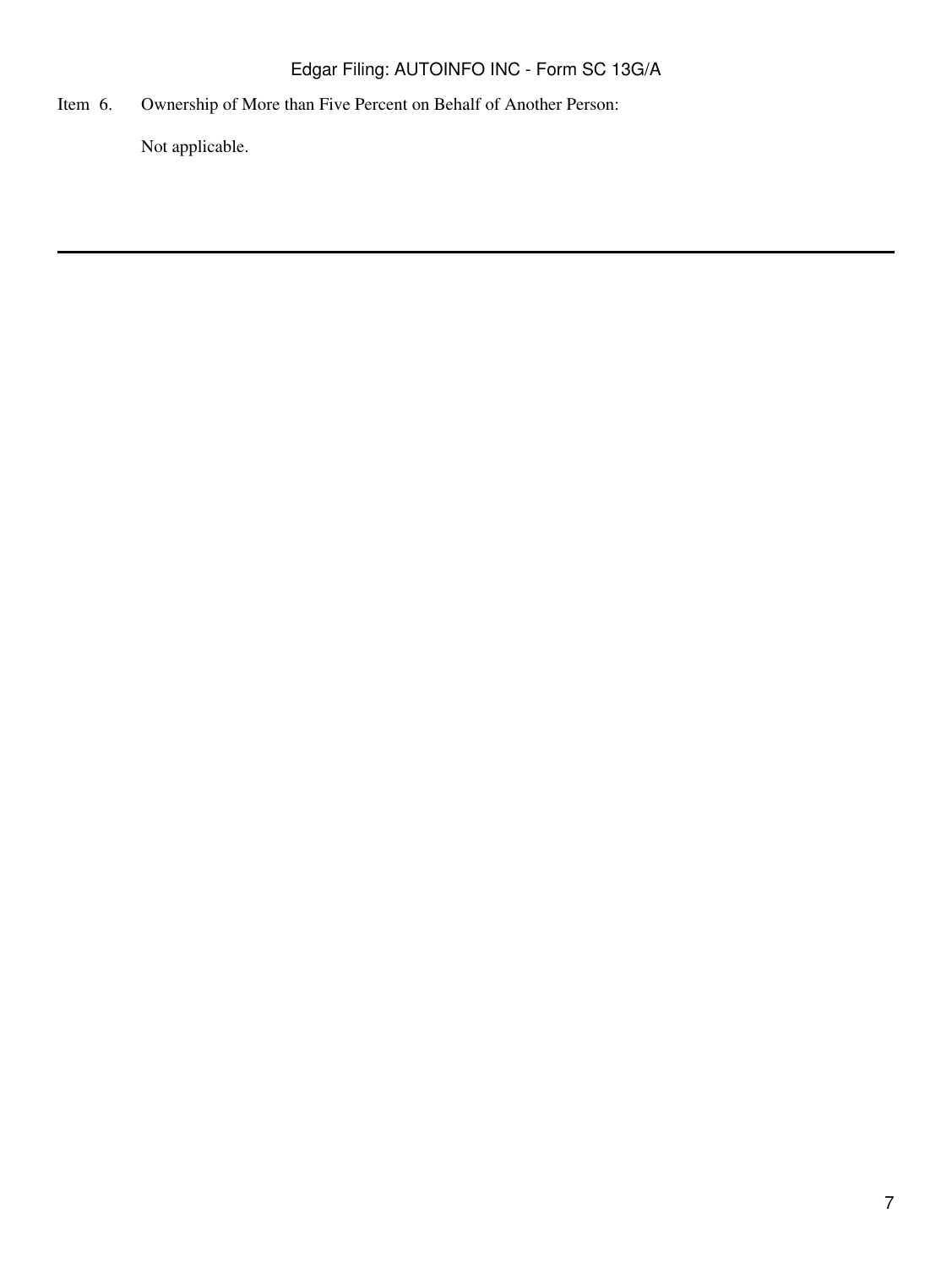Item 7. Identification and Classification of the Subsidiary Which Acquired the Security Being Reported on by the Parent Holding Company:

Not applicable.

Item 8. Identification and Classification of Members of the Group:

Not applicable.

Item 9. Notice of Dissolution of Group:

Not applicable.

Item 10. Certification:

By signing below I certify that, to the best of my knowledge and belief, the securities referred to above were acquired and are held in the ordinary course of business and were not acquired and are not held for the purpose of or with the effect of changing or influencing the control of the Issuer of the securities and were not acquired and are not held in connection with or as a participant in any transaction having such purpose or effect.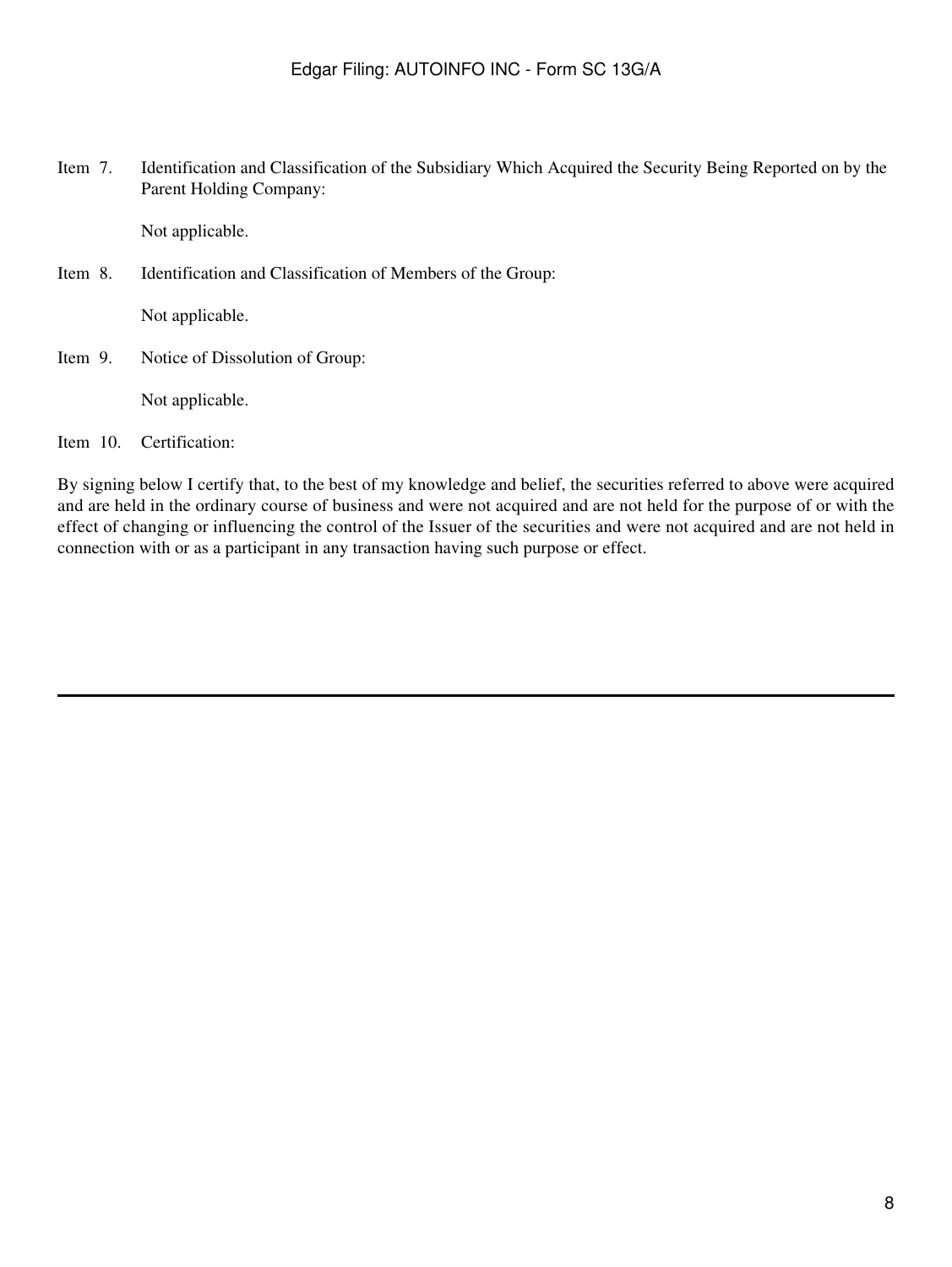### SIGNATURES

After reasonable inquiry and to the best of my knowledge and belief, the undersigned certifies that the information set forth in this statement is true, complete and correct.

#### Date: February 14, 2011 KINDERHOOK PARTNERS, L.P.\*

By:/s/ Stephen J. Clearman Name: Stephen J. Clearman Title: Managing Member

#### KINDERHOOK GP, LLC\*

By:/s/ Stephen J. Clearman Name: Stephen J. Clearman Title: Managing Member

/s/ Tushar Shah\* Name: Tushar Shah

/s/ Stephen J. Clearman\* Name: Stephen J. Clearman

\* The Reporting Persons disclaim beneficial ownership in the shares reported herein except to the extent of their pecuniary interest therein.